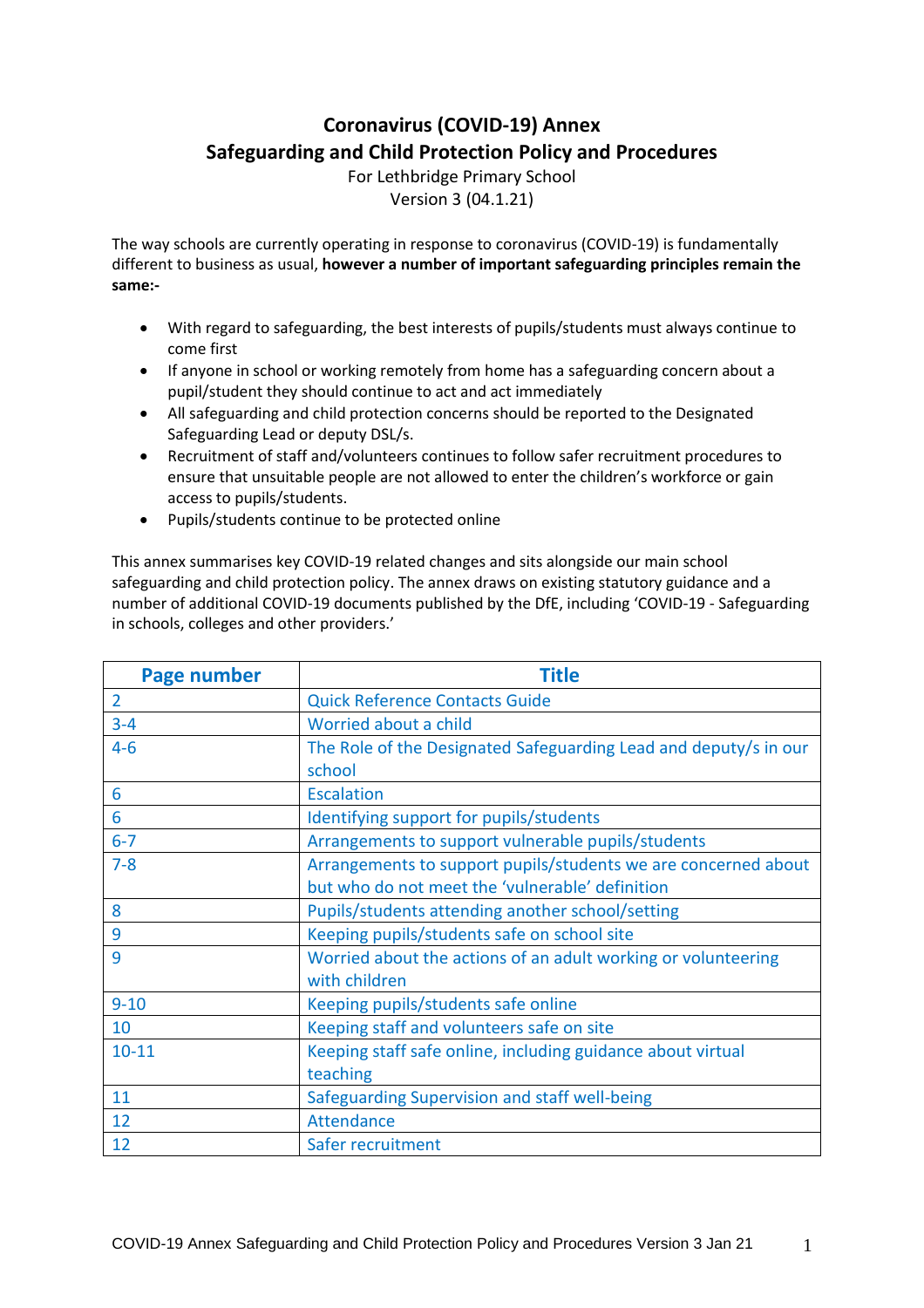# **Quick Reference Contacts Guide**

|                                | <b>Name</b>          | Contact                         |
|--------------------------------|----------------------|---------------------------------|
| <b>Designated Safeguarding</b> | Caron Short          | 01793 353033                    |
| Lead                           |                      | cshort@lethbridgeprimary.co.uk  |
| <b>Deputy DSL</b>              | <b>Claire Harmer</b> | charmer@lethbridgeprimary.co.uk |
| <b>Deputy DSL</b>              | Emma Corp            | ecorp@lethbridgeprimary.co.uk   |
| <b>Head teacher</b>            | Lisa Mayes           | head@lethbridgeprimary.co.uk    |

| Senior staff designated in  |                   | 01793 353033                      |
|-----------------------------|-------------------|-----------------------------------|
| safeguarding team's absence | Caroline Valderey | cvalderey@lethbridgeprimary.co.uk |
|                             | Lucy Pryke        | lpryke@lethbridgeprimary.co.uk    |
|                             |                   |                                   |

| Early Help/ CAF Team /Hub |                      |
|---------------------------|----------------------|
| <b>Tracey Goss</b>        | 01793 466479         |
| Julie Nurden              | EHHub@swindon.gov.uk |
| Ali Lochrie               |                      |
| Helen Lidbury             |                      |
| <b>Elisabeth Giffard</b>  |                      |
| Rebecca Ludlow            |                      |
| Tikara Townsend           |                      |

| <b>Children's Social Care</b> | Swindonmash@swindon.gov.uk<br>Telephone: 01793 466903 (during normal<br>office hours which are 8.30am to 4.40pm<br>Monday to Thursday, and 8.30am to 4.00pm<br>Friday) |
|-------------------------------|------------------------------------------------------------------------------------------------------------------------------------------------------------------------|
| <b>Emergency Duty Service</b> | Available outside office hours on 01793<br>466900                                                                                                                      |

|                                     | <b>Name</b>    | <b>Contact</b>                   |
|-------------------------------------|----------------|----------------------------------|
| <b>Chair of Governors</b>           | Philip Ashdown | pashdown@lethbridgeprimary.co.uk |
| <b>Local Authority Designated</b>   |                |                                  |
| <b>Officer / Designated Officer</b> |                | Phone: 01793 466849              |
| <b>For Allegations</b>              |                | Email: lado@swindon.gov.uk       |

| Police                         | 101/999       |
|--------------------------------|---------------|
| NSPCC Whistle-blowing Helpline | 0800 028 0285 |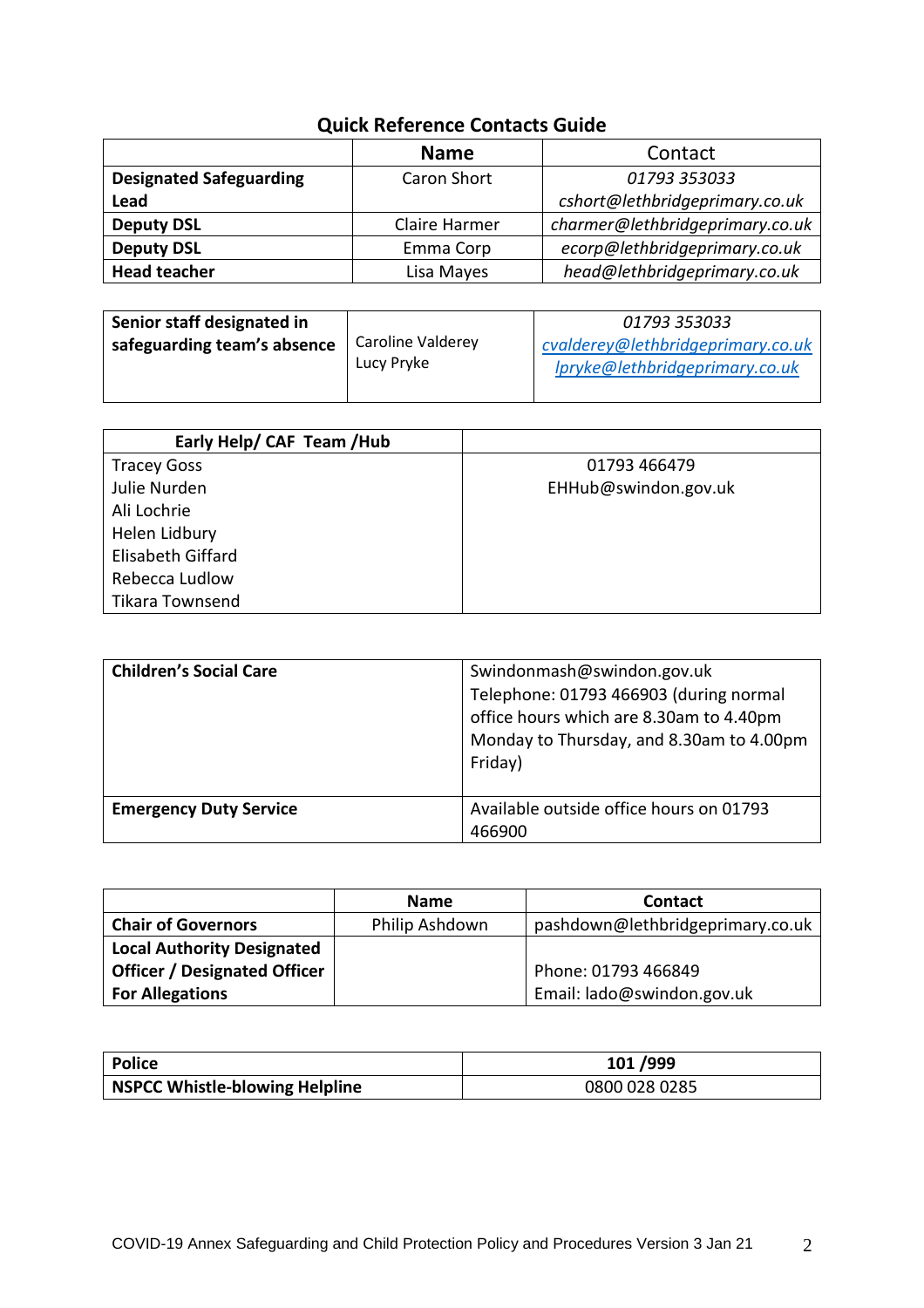# **Worried About a Pupil**

These procedures apply to situations:-

- which arise on school site, where you may be worried about a pupil because you have seen or heard something. You may have noticed a change in their behaviour
- where you are working remotely from home and have concerns about a pupil or family you are communicating with
- where you are completing a welfare check, either via a home visit/'door knock' or via a telephone call.
- where new safeguarding concerns arise about a pupil/student returning to school after partial closure

#### Step 1

- If you are concerned that a pupil/student might be in immediate danger or at risk of significant harm you must act immediately. Do you need to take immediate action to secure the safety of the pupil/student?
- Report your concerns directly to a member of the safeguarding team, as soon as you are able.
- Where possible a trained DSL or deputy DSL will be available on school site. Where this is not possible or where you are working remotely the DSL and Deputy DSL/s can be contacted via their mobile. (These have been circulated or may be obtained through the school office)
- In the first instance our Designated Safeguarding Lead *is Caron Short* via the school: 01793 535033, cpoms or email: cshort@lethbridgeprimary.co.uk. If the DSL is unavailable, please report to our deputy DSL/s: Claire Harmer, Lisa Mayes or Emma Corp.
- If you are on school site and where neither the DSL or deputy DSL/s are on site, speak to the most senior member of staff on site. This will be communicated to staff (on site) via the school office. In the event that both the DSL and deputy DSL/s are uncontactable for staff working remotely, this will be communicated via email and details of who to contact will be provided.

#### Step 2

- Record your concerns using CPOMS
- Record the full date and time, location, your name and role and keep your record as factual as possible. Make it clear whether you have seen the child first hand or whether this is a concern arising from remote working.
- Use full names, not initials as we need to be able to identify who individuals are.
- Use the pupil/student's own words where applicable and enclose any direct quotes in quotation marks.
- If marks or injuries have been observed, record these on a body map. (Do not take photographs)

#### Step 3

- Record what action you are taking on the cpoms incident form, for example whether or not parents/carers have already been spoken to.
- If a person does not have access to an cpoms, the concern form should be password protected (ideally using WINZIP) and e mailed to the DSL/Deputy DSL. The DSL/deputy DSL/senior staff should be alerted of the password for the document via text message. Once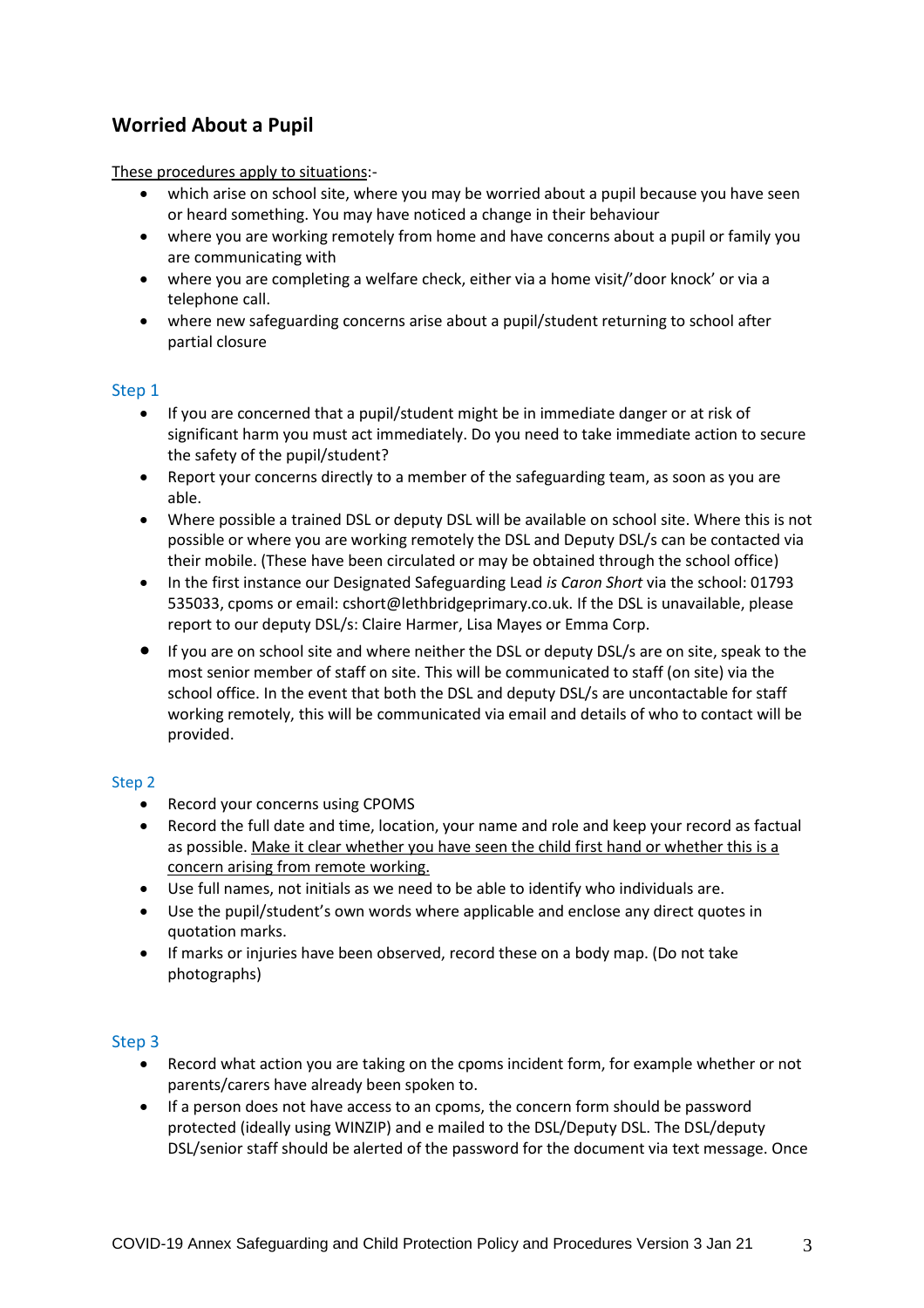you have received confirmation that the document has been successfully received you should delete the record**. Copies should not be retained by you.**

#### Step 4

 In line with the school's main safeguarding policy, you should receive feedback about what action, if any is being taken in response to your concern. A recommended timescale for this is within 24 hours. However please be mindful that this timescale may not be met under the current circumstances. If you do not receive feedback or you feel that the situation is not improving for the pupil/student, you have a duty to challenge the DSL / deputy DSL. See section on Whistle-blowing in the main safeguarding policy also.

# **The Role of the Designated Safeguarding Lead and Deputy DSL/s in Our School**

**Our Designated Safeguarding Lead is Caron Short**, who works in line with the requirements of the role, as set out in Annex B of Keeping Children Safe In Education Sept 2019. **Our deputy DSLs are: Claire Harmer, Lisa Mayes, Emma Corp,** and are available in the absence of the DSL.

In addition, to our safeguarding team, additional senior staff have been designated to cover in the absence of the safeguarding team. They are Lucy Pryke and Caroline Valderey.

In the event that both the DSL and deputy DSL/s are uncontactable for staff working remotely, this will be communicated via e mail and details of who to contact will be provided.

The members of our safeguarding team continue to work in partnership with a range of other agencies, including Children's Social Care, to keep pupils/students safe.

They will also endeavour to keep up to date with local advice from the Local Safeguarding Partnership on a regular basis.

<https://safeguardingpartnership.swindon.gov.uk/>

### What happens once a concern /disclosure has been reported to a member of the safeguarding team?

The DSL/deputy DSL/senior designated staff member will follow the steps below to respond appropriately to the concern and safeguard the pupil/student:-

#### Step 1

- If there is concern that the pupil/student is in immediate danger contact Children's Social Care/Adult's Social Care (See Quick reference contact guide on page 2)
- You may also consider contacting the police on 999.
- If the pupil/student is not currently open to social care a referral will be completed in line with local safeguarding partnership advice: <https://safeguardingpartnership.swindon.gov.uk/>
- If the pupil/student is already an open case to social care, the child's allocated social worker will be contacted by the DSL/deputy and the information of concern shared. If the allocated social worker is unavailable contact will be made with a team Manager to alert them to the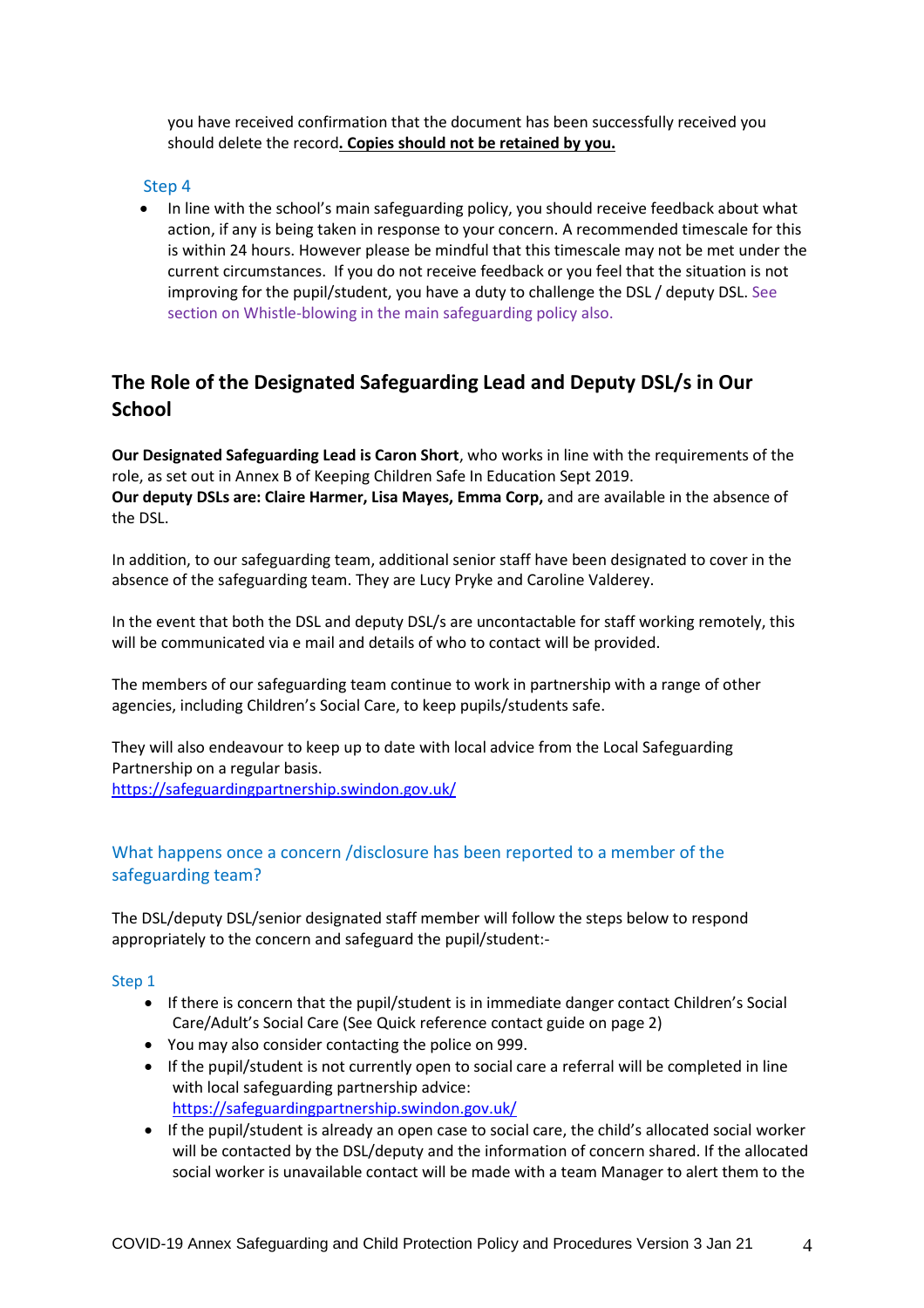concern. Safeguarding team members will ensure they keep up to date with local safeguarding partnership advice and guidance, as it may change.

• The DSL/deputy DSL/senior staff member will record the names of external staff involved in communications. This is particularly important where the child's social worker is unavailable and school have to share information with an alternative member of social care staff.

#### Step 2

- Contact the parent/s or carer/s of the pupil concerned, if this has not already been done. You may wish to take advice from Children's Social Care before contacting the parent/carer.
- If, having sought advice, you believe that sharing this information may increase the risk of harm to the pupil/student do not share with parents at this stage. The additional stresses on families at this time will need to be considered here, to ensure that a child is not being placed at greater risk by informing parents/carers.
- You must document your decision-making here, if the decision is made not to share information with parents/carers. In the majority of cases informing the parents/carers of the concern / disclosure which has been reported will not increase risk. Ask for any additional information from the parent/carer if applicable.
- Ensure that the parent/carer understands that a record will be kept by the school
- **The DSL and senior staff have risk assessed children likely to be classed as vulnerable during the COVID-19 period. Additional safeguards have been put in place in light of this new concern. If the child has not previously been identified as a vulnerable child, the risk assessment has been updated accordingly. Discussions with parents and outside agencies have taken place to consider whether this child needs to be provided with a place to attend school. A 'Closure Check- In' tab has been added to cpoms for quick identification of those children.**

#### Step 3

- If the concern does not require immediate contact with Children's/Adult's Social Care, consider this latest concern within the context of any wider concerns / disclosures.
- Discuss and share information, on a 'need to know' basis with the pupil/student's teacher/tutor. What additional safeguards can the teacher/tutor put in place to safeguard the pupil/student?
- Are there any wider environmental factors present in the pupil/student's life which pose a threat to their safety/welfare? (Contextual safeguarding – see Part 1 of KCSIE Sept 20) Are there any external agencies who may be able to offer support? Is it appropriate to communicate concerns to the police?
- **Re-visit the school's risk assessment (put in place for COVID-19 period) and review what additional safeguards need to be put in place in light of this new concern. If the child has not previously been identified as a vulnerable child, update the risk assessment accordingly.**

#### Step 4

 Ensure that the member of staff reporting the initial concern has received feedback about actions and outcomes (if applicable).

Step 5

 Update record-keeping with information about identified actions, completed actions, decisionmaking (where applicable) and outcomes (if appropriate).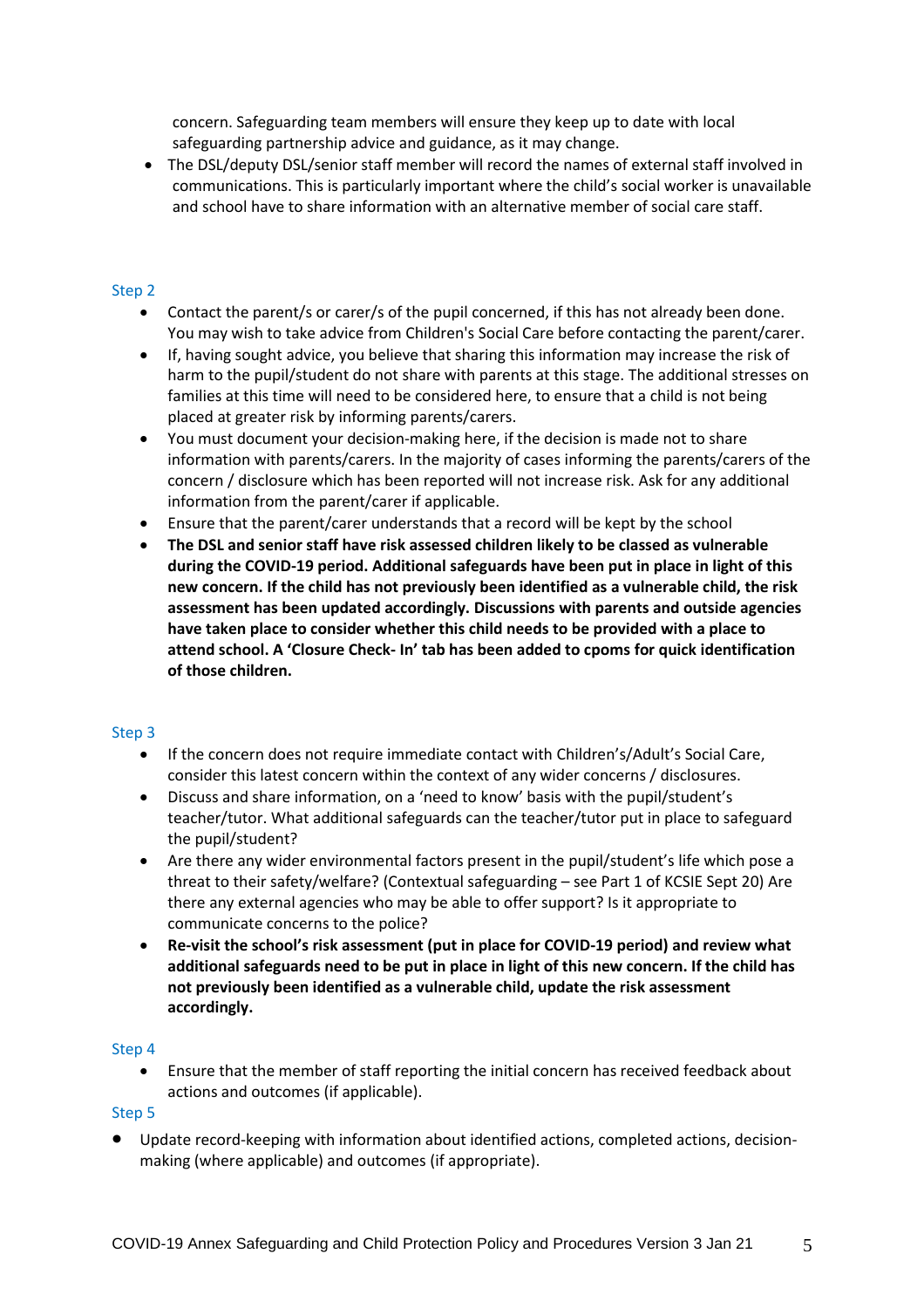# **Escalation**

During the period covered by this annex, the school's policy on escalation still applies to ensure that safeguarding procedures continue to operate effectively and robustly. Staff should refer to the main policy for escalation procedures to follow.

# **Identifying Support for Pupils**

The school's safeguarding team and senior leaders have reviewed all pupils/students on the school's safeguarding and child protection overview.

A risk assessment has been completed to identify a graduated offer of support for these pupils and any additional pupils and students whose welfare and safety may be at risk as a result of the partial closure of school, but who may previously not have been on the school's safeguarding overview.

# **Arrangements to support vulnerable pupils/students**

Vulnerable children include children who are supported by social care, those with safeguarding and welfare needs, including child in need plans, on child protection plans, 'looked after' children, young carers, disabled children and those with [education,](https://www.gov.uk/children-with-special-educational-needs/extra-SEN-help) health and care (EHC) plans, although many pupils/students on EHCPs can remain safely at home.

#### See also for further guidance

[https://www.gov.uk/government/publications/coronavirus-covid-19-guidance-on-vulnerable](https://www.gov.uk/government/publications/coronavirus-covid-19-guidance-on-vulnerable-children-and-young-people/coronavirus-covid-19-guidance-on-vulnerable-children-and-young-people)[children-and-young-people/coronavirus-covid-19-guidance-on-vulnerable-children-and-young](https://www.gov.uk/government/publications/coronavirus-covid-19-guidance-on-vulnerable-children-and-young-people/coronavirus-covid-19-guidance-on-vulnerable-children-and-young-people)[people](https://www.gov.uk/government/publications/coronavirus-covid-19-guidance-on-vulnerable-children-and-young-people/coronavirus-covid-19-guidance-on-vulnerable-children-and-young-people)

Arrangements have been made for these pupils to continue attending school where that is the best option for the child (see also section entitled Working and Volunteering Safely). **We also have the flexibility to offer a place in school for any pupil/student who we believe to be on the edge of receiving children's social care support.**

Support for these pupils includes:-

- Regular communication with and agreed support from lead professional/social worker/Virtual Headteacher
- Continued involvement with Children's Services and other external professionals as part of review cycle eg Child protection conference involvement and core group reviews. These will take place in line with local safeguarding partners' advice.
- Sign-posting respite available for families with children who have special educational needs and disabilities
- Check–in weekly calls from staff familiar to those families.

Where pupils who are deemed vulnerable are not attending school, the following safeguards have been put in place to support, in addition to the points above:-

 Doorstep safe and well checks will be undertaken if required on the individual risk assessments, and will be reviewed weekly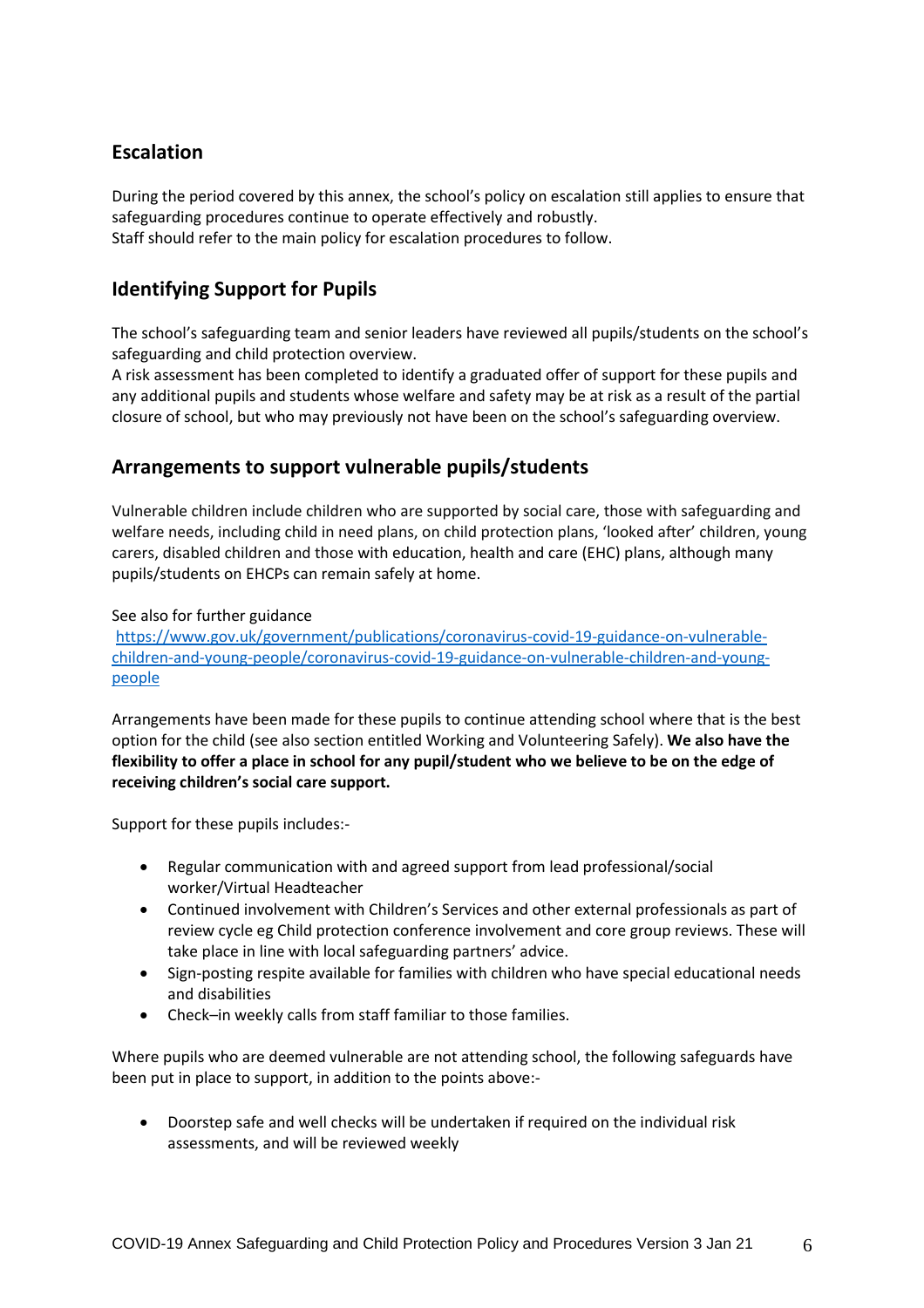- Lead professional/social worker/Virtual Headteacher made aware of non-attendance at school and additional support from these professionals agreed
- Telephone contact weekly
- The safeguarding team will speak to the child in person when calling to ascertain well- being. Calls made from the safeguarding team member off site will use number withheld facility
- All contact with families and children will be shared with the team and debriefed to safeguard team members, via email or secure web based video if not on site. All contact recorded on cpoms using 'Closure check-in' tab
- Links to support are available on school website
- Safety plan written with parents/carers to support pupils/students during time at home

# **Arrangements to support pupils we are concerned about but who do not meet the 'vulnerable' definition**

In addition to those pupils/students identified as vulnerable, we are aware of the following groups who may be at increased risk during this time.

#### Pupils who are living in households where there is domestic abuse

Support includes:-

- Telephone contact weekly. These will increase if needed.
- Links to support available on school website, including contact numbers for [National](https://www.nationaldahelpline.org.uk/)  [Domestic Abuse Helpline](https://www.nationaldahelpline.org.uk/)
- Ensuring victims are aware of the Government advice that they are able to leave their house to seek refuge if their safety is at risk
- Regular review to monitor whether risk is increasing by pupil remaining at home and provision of school place if required

#### Pupils who have mental health issues, including anxiety and depression

Support includes:-

- Teacher contact with pupils to check on well-being via school email systems or telephone. Staff aware of safeguarding procedures to follow if they have concerns about a pupil/student's welfare
- Support from the school's pastoral team such as phase leaders or class teachers where a child may be more familiar with that adult
- Links to support available on school website, including [Young Minds](https://youngminds.org.uk/) and [Childline](https://www.childline.org.uk/)
- Regular review to monitor whether risk is increasing by pupil/student remaining at home and provision of school place if required

#### Pupils who are at risk of peer on peer abuse, including cyber-bullying

Support includes:-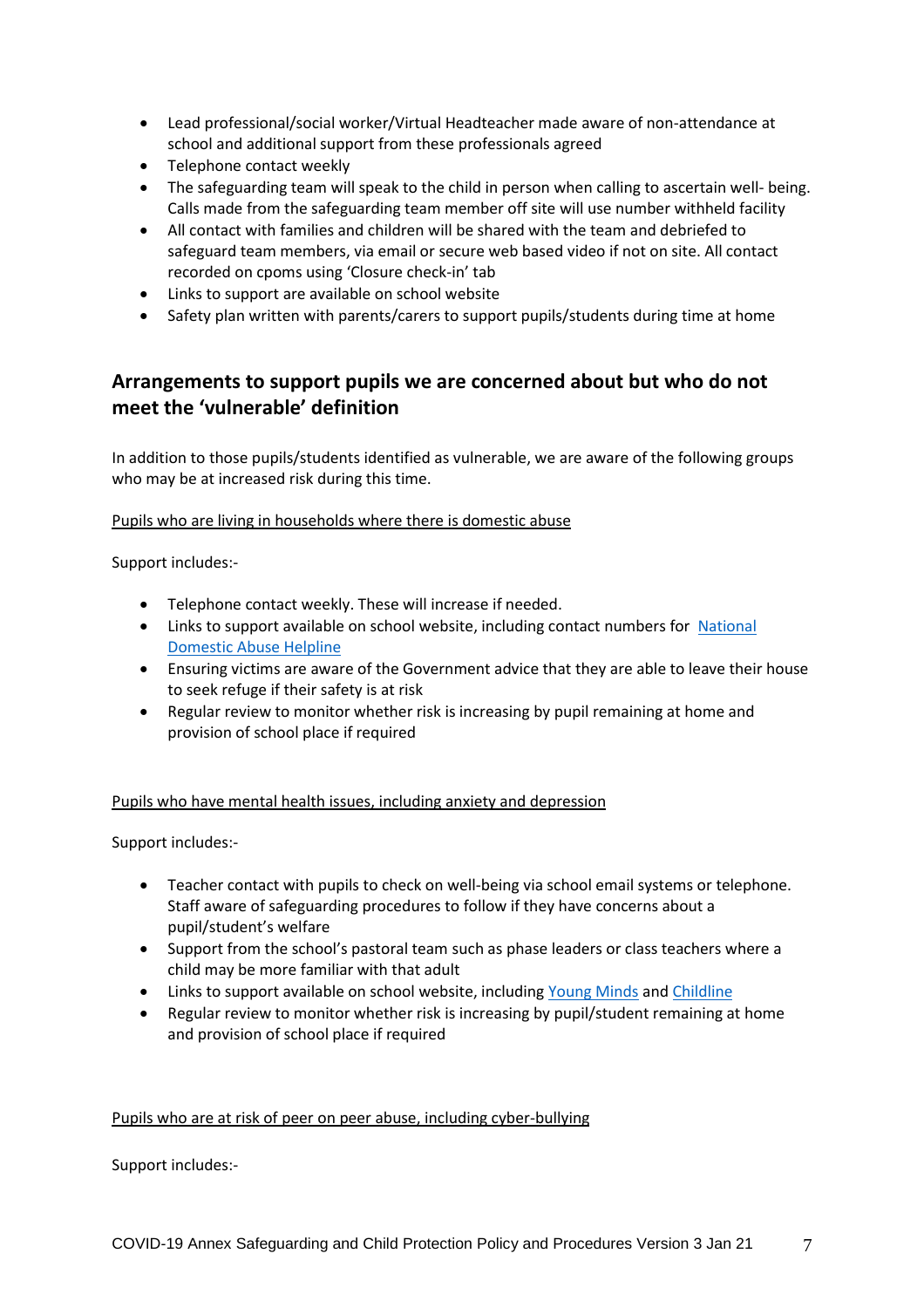- Senior team contact with pupils to check on well-being via school email systems or telephone call. Staff aware of safeguarding procedures to follow if they have concerns about a pupil/student's welfare
- Pupils can alert safeguarding team if at risk through the Check –In contact or by contacting the school
- Safety plan written with parents/carers to support pupils/students during time at home
- Links to support available on school website, including resources for parents to access to keep their children safe online eg [Kidscape](https://www.kidscape.org.uk/advice/advice-for-parents-and-carers/cyberbullying-and-digital-safety/reporting-cyberbullying/)
- Regular review to monitor whether risk is increasing by pupil remaining at home and provision of school place if required

#### Pupils who are at risk of being left at home unsupervised

- Clear communication with parents/carers about the importance of keeping their children safe whilst they are at home, including appropriate supervision, both in the 'real world' and online
- Pupils can alert safeguarding team if at risk through the Check –In contact or by contacting the school or ask for help through one of the links on the website e.g. Childline
- Regular review to monitor whether risk is increasing by pupil remaining at home and provision of school place if required

As a school, we will endeavour to do all we can to ensure that safeguarding and child protection records we hold remain accurate. As part of the regular checks which have been made during partial school closure we have ensured that the records we hold are kept up to date. Parents and carers have been asked to update the school on any changes regarding welfare, health and well-being before a pupil/student returns.

#### Support for Families in Need

 Support for families who may not have access to sufficient food or have concerns about heating and power costs will be identified and supported by food vouchers and directed to agencies who can help. The website and communications from school will continue to update sources of support

### **Pupils attending another school/setting**

Where pupils/students attend a different school (as part of a community hub arrangement) the receiving school will need to be made aware of the reason vulnerable children are attending.

### **Keeping Pupils Safe on School Site**

Arrangements have been made for those pupils who are deemed to be vulnerable (in accordance with the [DfE guidance\)](https://www.gov.uk/government/publications/coronavirus-covid-19-guidance-on-vulnerable-children-and-young-people) to continue attending school. For those parents/carers who are key workers there is also provision at school. However, where possible and safe to do so, parents and carers are encouraged to keep their children at home.

The school and staff work in line with DfE guidance ['Implementing Social Distanc](https://www.gov.uk/government/publications/coronavirus-covid-19-implementing-social-distancing-in-education-and-childcare-settings/coronavirus-covid-19-implementing-social-distancing-in-education-and-childcare-settings)ing in education and [childcare settings'.](https://www.gov.uk/government/publications/coronavirus-covid-19-implementing-social-distancing-in-education-and-childcare-settings/coronavirus-covid-19-implementing-social-distancing-in-education-and-childcare-settings) and following steps including:

- Encouraging regular hand-washing more often
- Reminders to avoid touching your eyes, nose, and mouth with unwashed hands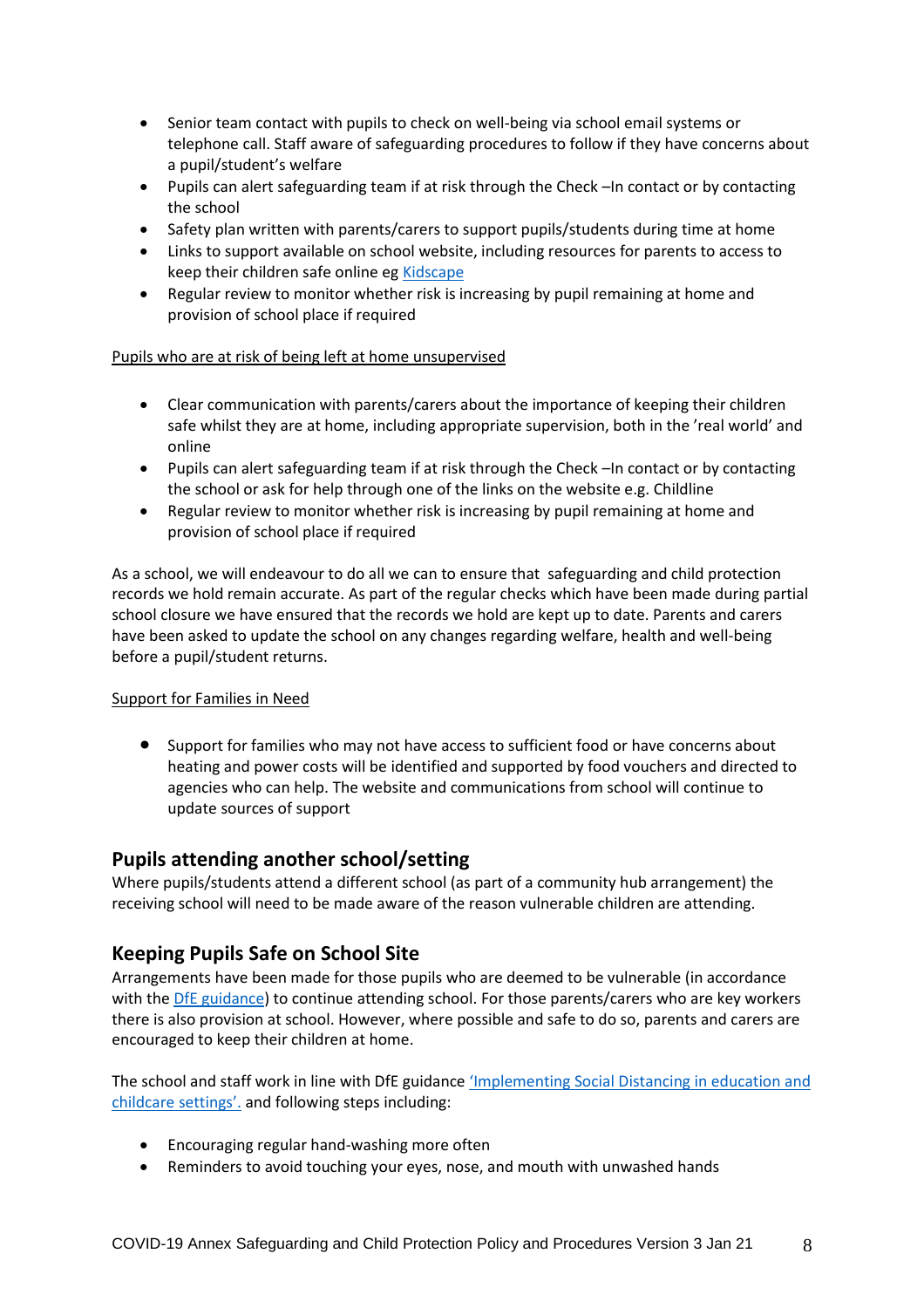- Reminders to cover your cough or sneeze with a tissue, then throw the tissue in a bin and wash your hands
- Surfaces and equipment cleaned and disinfected frequently
- Class sizes reflect the numbers of teaching staff available and are kept as small as possible
- Lunch times, break times and the movement of pupils staggered around the school to reduce large groups of children gathering
- Parents discouraged from gathering at school gates by the introduction of new access arrangements during the Covid-19 period and staggered start and finish times

# **Worried about the Actions of an Adult Who Works/Volunteers with Children**

The principles of the school's allegations procedures continue to apply for the period this annex covers and we continue to work in line with Part 4 of 'Keeping Children Safe In Education' 2020.

#### *At Lethbridge School during this period we will not be using volunteers or non-staff members.*

# **Keeping Pupils/Students Safe Online**

For those pupils/students who continue to attend school on site, the school's policies and procedures on online safety continue to apply.

This school recognises:-

- the increasing role technology has to play in education and children's daily lives, and the increased use during this time of lockdown.
- the wide-range of content which is available to children via the internet
- that alongside the benefits of technology, there are also risks

[DfE guidance](https://www.gov.uk/government/publications/covid-19-safeguarding-in-schools-colleges-and-other-providers) requires that schools have contingency plans in place should IT staff become unavailable, including ensuring that staff with the appropriate technical knowledge can cover to maintain safe arrangements. This will be coordinated by Chris Web and Cathy Millen and overseen by the Head Teacher.

For those who are not physically attending school, we recognise that these pupils will be spending increased time online, either participating in school work, or as part of extended 'free-time' due to lockdown procedures in place nationally.

We recognise that this will pose increased risk to children, including:-

- **•** Grooming
- Exploitation, both criminal and sexual
- Radicalisation
- Peer on peer abuse, including cyber-bullying
- Sexual harassment

All staff who interact with pupils/students, including remote interactions, will continue to be vigilant and look out for signs that a child's safety and welfare might be at risk. Further guidance to keep pupils/students and staff safe when working remotely can be found in the Safer Working Practice addendum (published in April 20).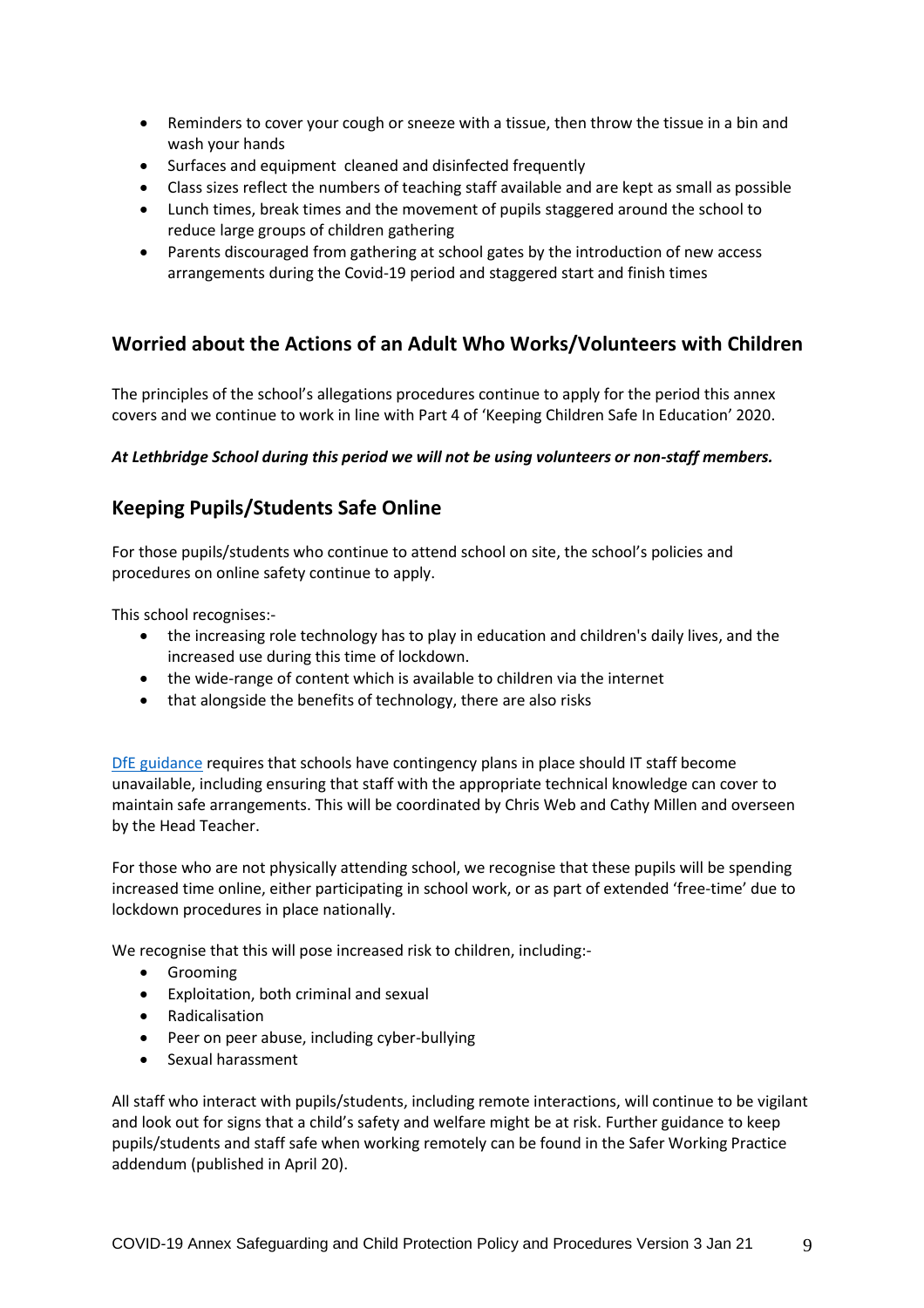Staff are reminded that further information about the safeguarding themes listed above can be found in **Annex A** of 'Keeping Children Safe In Education' Sept 20

In addition, pupils/students are sign-posted to age appropriate practical support should they have worries or concerns whilst online. Links to support are available via our school website and include:-

[UK Safer Internet Centre Hotline](https://www.saferinternet.org.uk/hotline)

Child Exploitation and Online Protection Centre **[Parentzone](https://parentzone.org.uk/home)** 

# **Keeping staff and volunteers safe on site**

The school and staff work in line with DfE guidance 'Implementing Social Distancing in education and [childcare settings'.](https://www.gov.uk/government/publications/coronavirus-covid-19-implementing-social-distancing-in-education-and-childcare-settings/coronavirus-covid-19-implementing-social-distancing-in-education-and-childcare-settings)

Staff with serious underlying health conditions which put them at very high risk of severe illness from Covid-19 must inform the Headteacher/Principal so that shielding measures can be put in place. Staff in this position must not attend work.

For staff who continue to attend the school site, the following steps have been taken:-

- Signage encouraging regular hand-washing more often displayed in prominent areas
- Reminders to avoid touching your eyes, nose, and mouth with unwashed hands
- Reminders to cover your cough or sneeze with a tissue, then throw the tissue in a bin and wash your hands
- Surfaces and equipment cleaned and disinfected frequently
- Class sizes reflect the numbers of teaching staff available and are kept as small as possible
- Lunch times, break times and the movement of pupils staggered around the school to reduce large groups of children gathering

### **Keeping staff safe online**

Staff and volunteers will continue to work in line with our school's policy and procedures on online safety, our staff code of conduct and acceptable use policy.

Staff working remotely should not record any personal information about families or confidential information via personal devices. Where telephone calls are being made by staff working remotely, and a personal phone is being used to make contact with families/complete welfare checks, staff should block their phone number by dialling 141 prior to making the call.

If emails containing personal information/confidential information are being sent remotely, staff should be reminded to password protect these before sending (sending the password via text) or encrypt the email before sending.

Virtual Teaching (taken from the Safer Working Practice Guidance Addendum April 2020) We are choosing not to have live teaching, however there will times when we hold Teams class assemblies. At these time: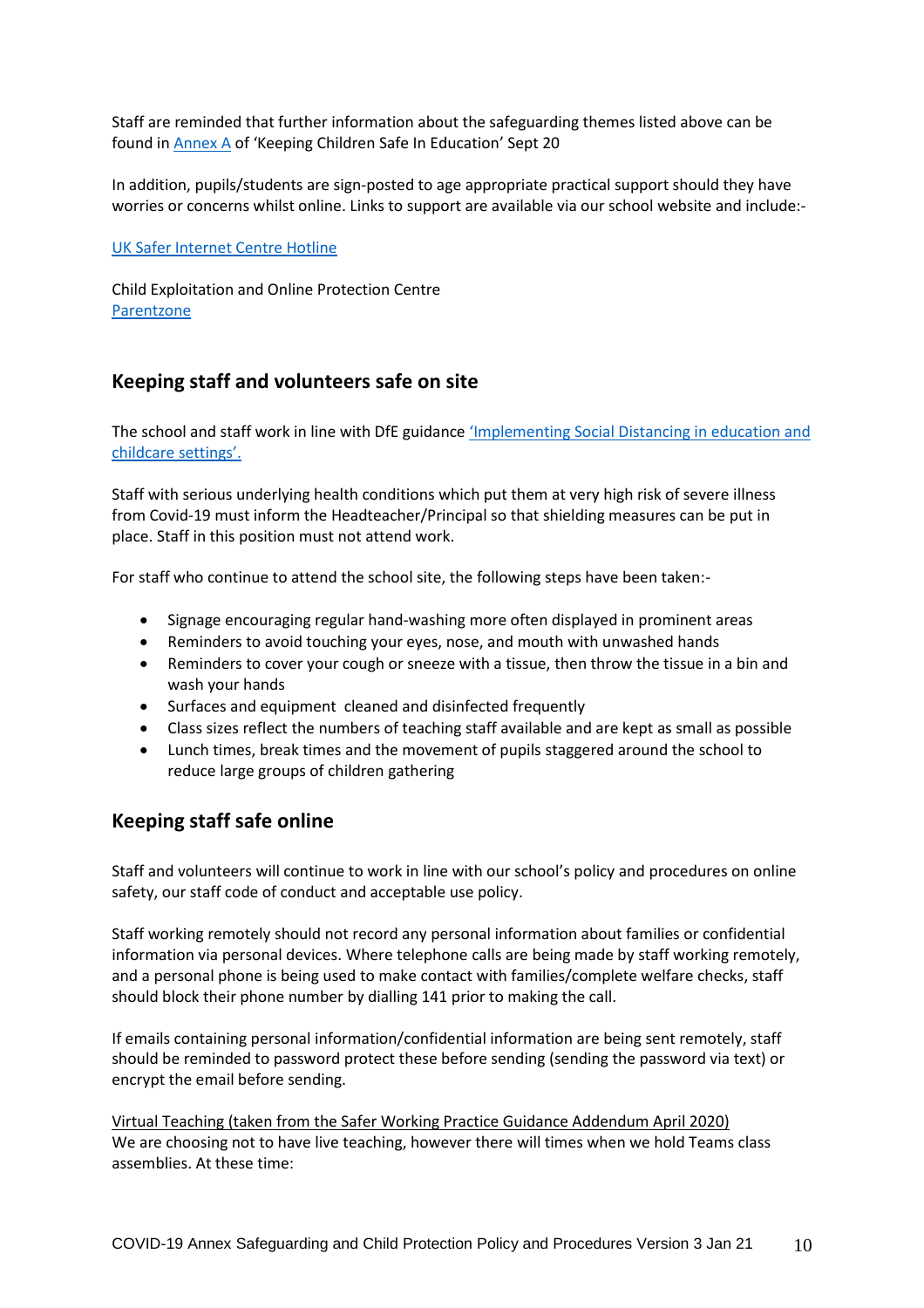- Senior leaders/managers should be aware of all virtual (live) teaching, including lessons and meetings. Senior staff, including Heads of department are able to 'drop-in' to virtual lessons at anytime- the online version of entering a classroom.
- Staff should display the same standards of dress and conduct as they do in the professional world.
- Parents will need to supervise children and be accountable for behaviour, language and dress: Children should be fully dressed and be supervised by an adult during all recording; when making posts and comments, please do so politely and respectfully, in accordance with our school values and behaviour policy.
- Consideration should be given to the area being used to deliver the virtual teaching; is the background suitable? Where possible staff should use the option to 'blur background'
- Staff and pupils/students should be in communal areas where possible
- Any resources /videos used must be age appropriate.

It is the responsibility of the staff member to act as moderator, raising any issues of suitability (of dress, setting or behaviour) with the child and/or parent/carer immediately.

If a staff member believes that a pupil/student, parent or carer is recording the interaction, the lesson should be brought to an end or the pupil/student logged out of the lesson immediately.

Where live lessons or video meetings are being recorded by the school, all parties should be made aware and this should be in line with the school's data protection guidance. The data protection officer should be made aware.

Further guidance for staff working remotely can be found in th[e Safer Working Practice](https://www.saferrecruitmentconsortium.org/GSWP%20COVID%20addendum%20April%202020%20final-1.pdf) addendum (published in April 20).

# **Safeguarding Supervision**

We recognise that during this period of school closure the challenges faced by all staff and volunteers will be significant. In particular, the members of the school's safeguarding team will also be faced with additional challenges. Where possible, opportunities for safeguarding supervision will be provided for the members of the safeguarding team and any additional staff who require further support.

The aim of this supervision will be to support staff at a time when working to keep children safe is even more demanding and emotionally draining than usual. The opportunity for supervision recognises the need for resilience and determination and offers opportunity to reflect on the impact of the situation we are faced with and prevent this adversely affecting staff and their work.

Tara Moran who has been appointed as Well-Being Lead and is directing staff to course and support materials. Courses on stress management and well-being are available through Hays online.

Governors liaise with the Head Teacher about staff well-being and ensure there is opportunity for them to receive safeguarding supervision.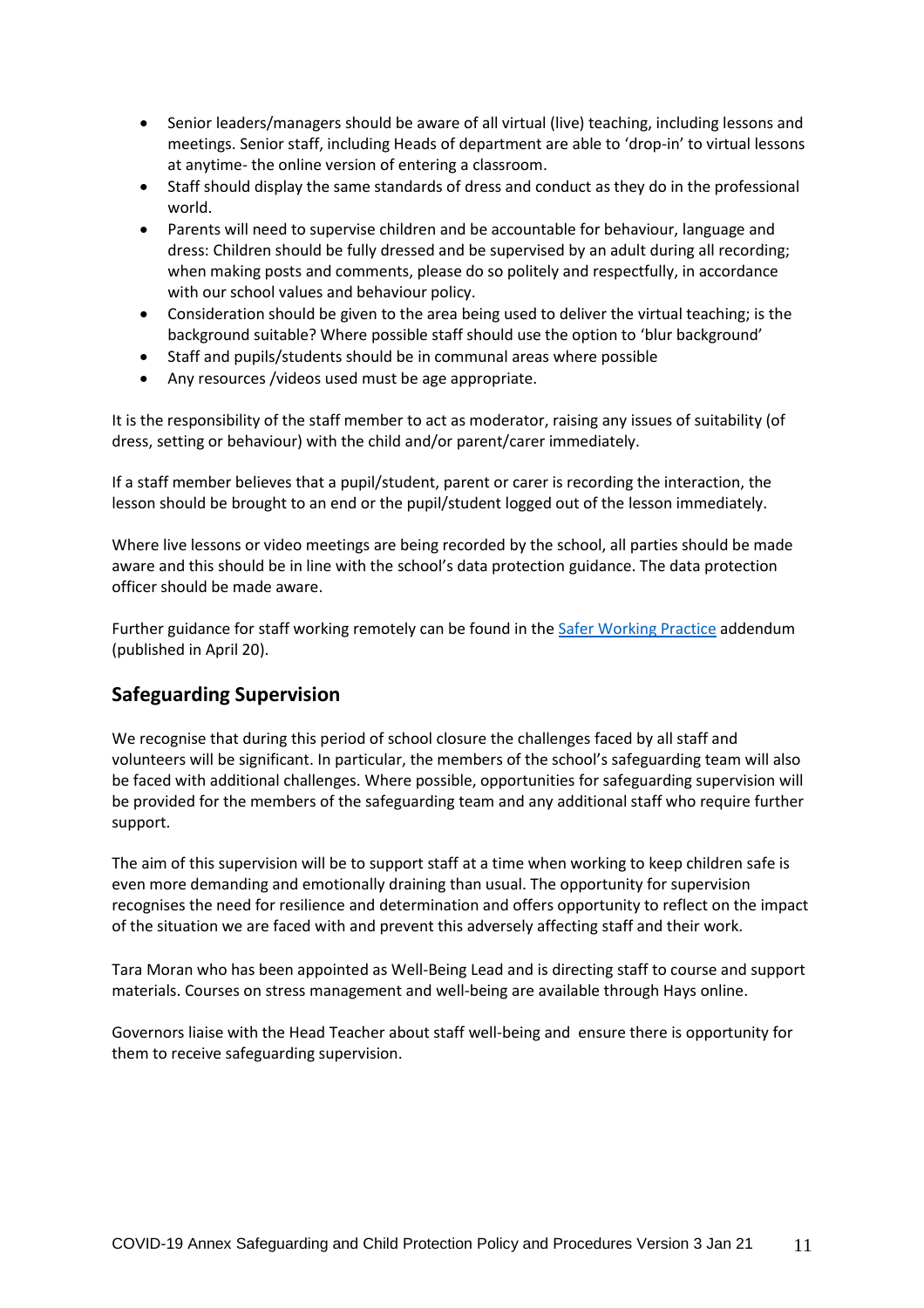# **Attendance**

Attendance is reviewed daily and absences reviewed by the office staff, head and deputies. The Attendance Officer and the ELSA promptly deal all absences that have no reason provided. Any vulnerable child who is absent has a call home. If there is no response from pupils where there is an open case, following an attempt to contact, social care will be informed.

School will follow up with any parent/carer who has arranged care for their child/children and the child/children do not subsequently attend.

School communicates with parents and carers to ensure emergency contact numbers are up to date.

# **Safer Recruitment Procedures**

It remains essential that people who are unsuitable are not allowed to enter the children's workforce or gain access to children. Where schools are recruiting new staff, the principles of safer recruitment continue to be followed in line with Part 3 of 'Keeping Children Safe in Education' Sept 20

Lethbridge is not using volunteers at the time, but should there be a need and volunteers are utilised to support the school, the usual 'recruitment' procedures apply. Under no circumstances are volunteers, who have not been checked, left unsupervised with pupils/students.

#### Checks completed on all staff and regular volunteers

- An enhanced DBS certificate, which includes barred list information, is required for any staff who will be engaging in regulated activity (working unsupervised with children). This is required for any staff employed since 2002. Prior to this staff were checked against List 99
- Identity checks are completed, together with proof of right to work in the UK, via a video link (see ['Changes to DBS ID checking guidelines\)](https://www.gov.uk/government/news/covid-19-changes-to-dbs-id-checking-guidelines)
- The applicant will be required to produce the original documents above once they physically attend the school
- Qualifications are checked
- If an individual has lived or worked outside of the UK an overseas police check / certificate of good conduct may be required. A check of visa/work permit will also be required here.

### In addition, staff who have a teaching role will be checked, via the DfE Secure Access Website, for

- qualified teacher status
- prohibition check
- section 128 check (for any individual who has a managerial role, including Governors and Trustees in academies)
- completion of induction
- teacher not subject to a conditional offer/suspension
- European Economic Area sanctions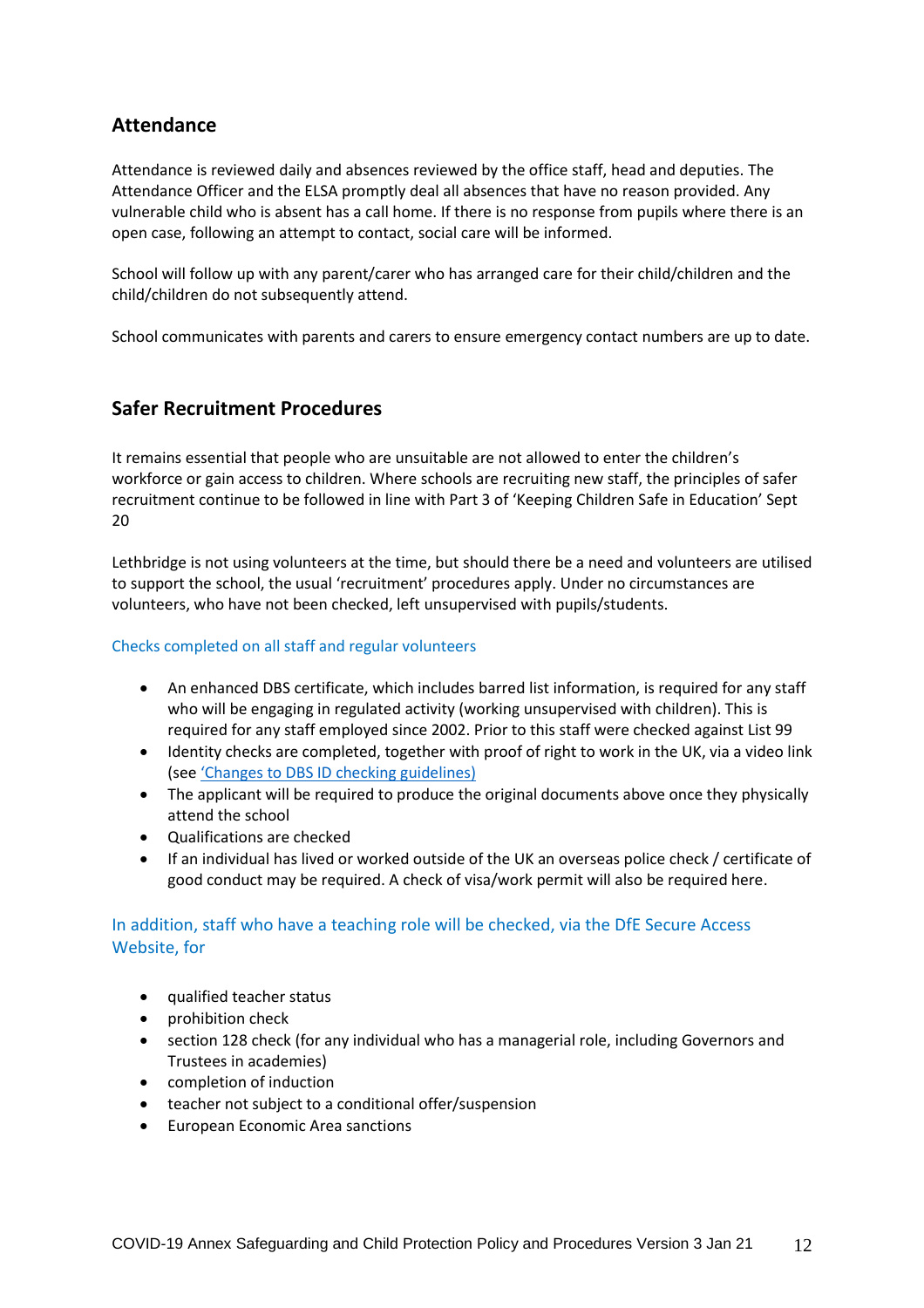#### Visitors and externally employed staff

Where staff from external organisations continue to work remotely with our pupil/students, we ensure that the letter of assurance received confirms that the relevant checks are in place, including a barred list check if the individual is working in regulated activity.

#### Single Central Record

The school continues to maintain an up to date single central record of all safer recruitment checks. This is in line with the requirements as set out in 'Keeping Children Safe In Education' Sept 20

Where there has been a break in service of 3 months+ :-

- for a regular volunteer a new enhanced DBS check Including barred list check if working unsupervised) will be completed on their return to volunteering at the school
- for external organisation staff a new letter of assurance will be requested, asking for confirmation that there have been no changes to the circumstances (in relation to convictions) of any adults working in partnership with the school.

Where an adult (volunteer or external organisation member of staff) has joined the DBS update service, this will be checked in order to be assured of any changes to an individual's circumstances.

The SCR tabs for volunteers and external organisations are kept up to date accordingly to reflect an accurate overview of who is currently working/volunteering with the school. This includes details of additional volunteers who have been drafted in to support with Covid testing.

#### Induction of new staff

Where new staff and/or volunteers are recruited, they will continue to be provided with safeguarding induction. If a situation arises where the workforce moves between schools, the receiving school should judge on a case by case basis the level of safeguarding induction required. In most cases they will require information about the receiving school's safeguarding policy and procedures to follow if worried about a pupil/student and procedures to follow if worried about an adult working or volunteering with children.

# **Training For Adults Working/Volunteering In Our School**

We continue to be committed to ensuring staff and volunteers know and understand:-

- the signs and symptoms of abuse;
- how to identify pupils/students who may be vulnerable or require additional support to stay safe;
- their responsibility for referring concerns to the designated safeguarding lead / deputy;
- the procedures for reporting safeguarding /child protection concerns about adults working with children (allegations)